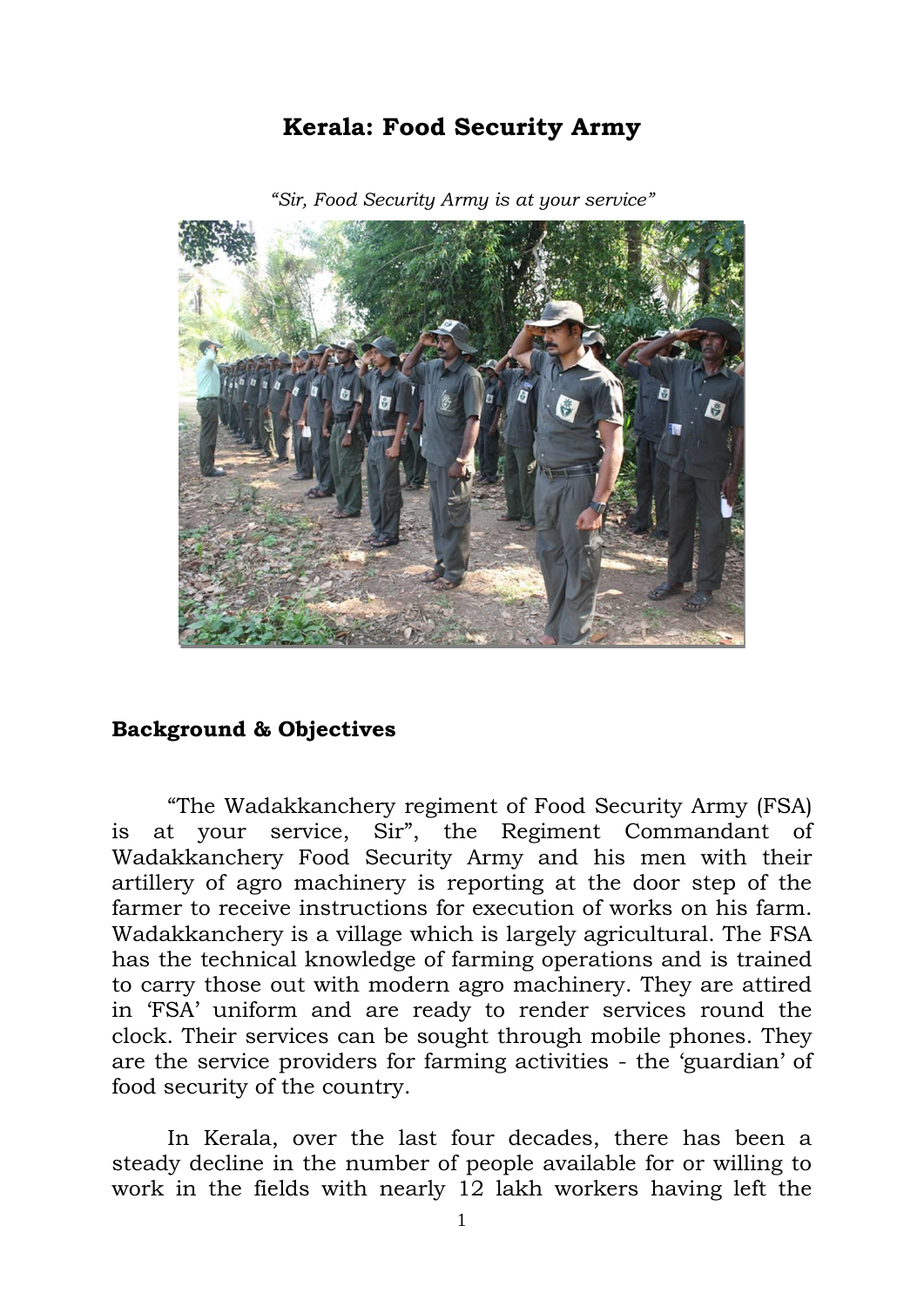agrarian sector. The primary reasons for this phenomenon are migration of the younger generation away from the State and from the agriculture sector due to the strenuous nature of the work. Migrant workers from other States were available, but their wages were exorbitant as it vied with employment opportunities in other, more lucrative sectors. Farmers were increasingly opting out of cultivation as it was just not economically viable.

How then, was the State to sustain seasonal agrarian activities? How to get people engaged in the noble profession of farming? How could social security, social respect, and self esteem be brought back to this profession? How to prevent fertile paddy fields from turning into fallow land? How would the food security of the State and the country be ensured if the current trend was to continue?

## **Intervention**

Three years ago the Government of Kerala thought of an innovative idea to address this issue. The call of the hour was to create an able service provider for the farmer. The State visualised establishing a corps of highly disciplined and dedicated personnel, similar to the army, to work on farms to produce food and ensure food security for the country. This would be the "Food Security Army" (FSA)! They would be trained for punctuality, discipline, dedication and commitment, similar to military training. They would have first-hand experience in operating all agro machinery in actual field conditions. They would have a distinctive dress code and follow good work ethics.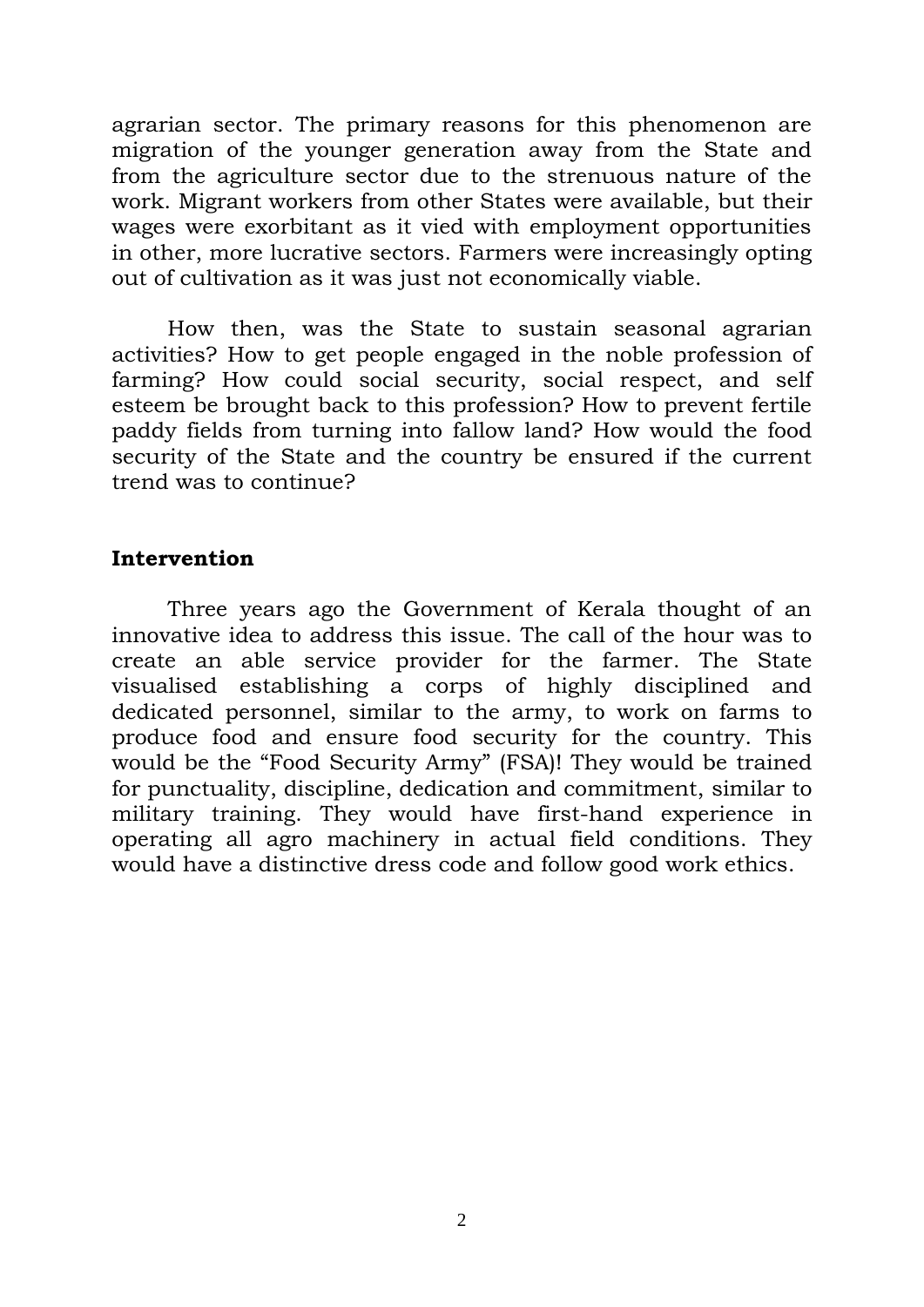

The platform to translate this vision into reality was provided by the Rashtriya Krishi Vikas Yojana. The project had three phases. The first phase comprised of putting in place a veritable artillery of new generation agro-machinery that is user friendly, health and life caring and drudgery removing and establishing a quality training hall that is inspiring and motivating. The project was implemented during 2008-10. Machinery worth Rs.100 lakhs was procured and used for training. Around 2200 people were trained for the FSA, among them 1370 men and 830 women from 80 villages. An accreditation ceremony, akin to the passing out parade was organised on the occasion of the successful completion of the training process.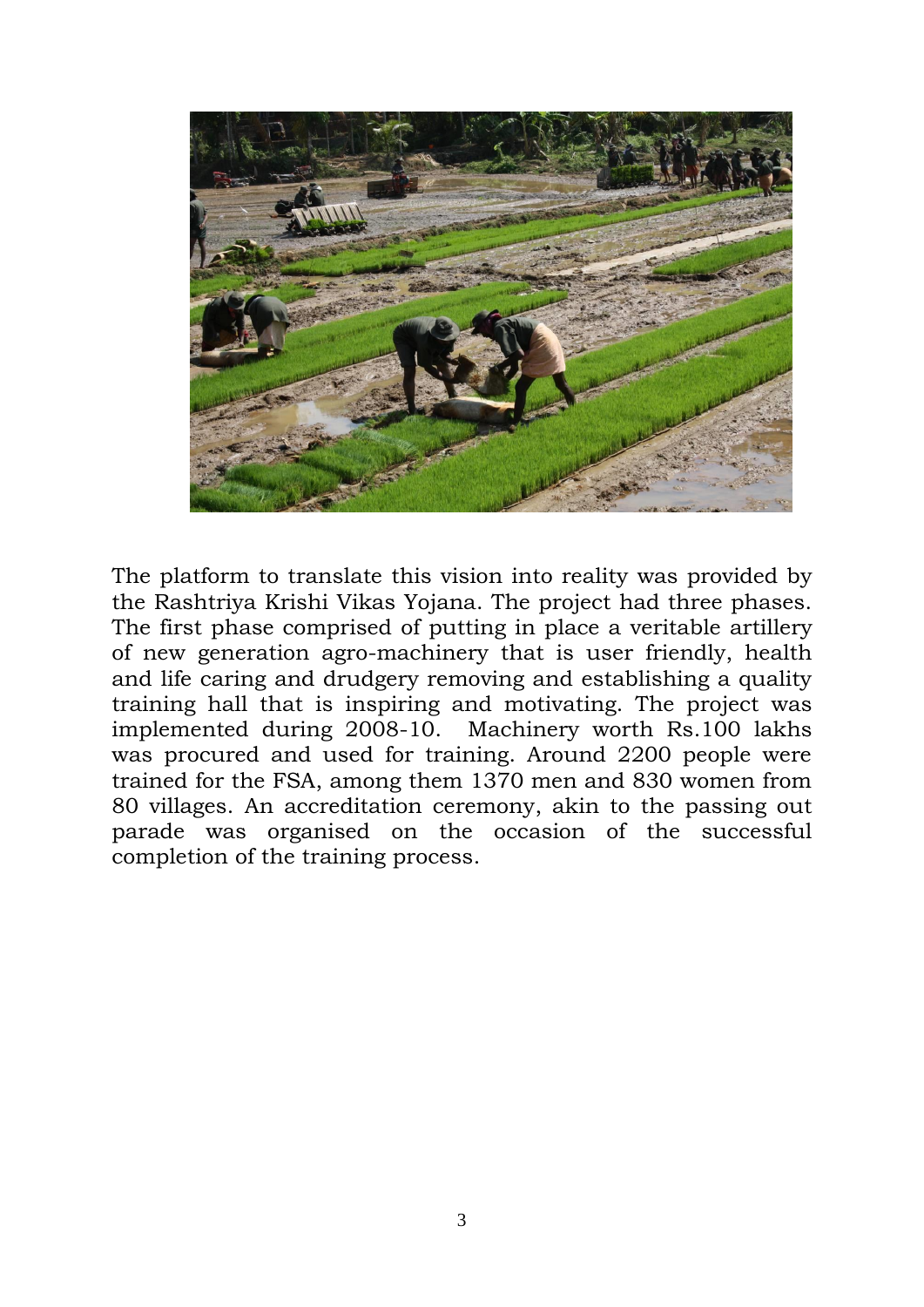

The second phase involved large scale demonstrations of operations of the FSA, to convince the farmer of the competence and usefulness of the FSA. In the process the FSA would gather valuable field experience, earn confidence and esteem and create goodwill among the public. This phase was drawn up and implemented during 2009-11.

The third phase was the actual creation of FSA service centres at village level. The FSA gets first hand experiential learning of hardware aspects, e.g., repair, service and operation of agro machinery and masters the art of crop production using machinery. They are organized to work in groups termed "Agro Machinery Operation Service Centres". 23 such service centres have already been registered to operate at village level, and many more are in the process. The Agro Machinery Operation Service Centres provide agro machinery operation services on contract basis to farmers on demand. The service charges are fixed and notified. The services are guaranteed and timely as per contract. The operational services include, land preparation, planting, inter cultivation operations, harvesting and post harvest handling and several such other operations using agro machinery for paddy and other crops.

The total outlay of Rs 250.60 lakhs for the 3 phases was met from RKVY allocation of the State.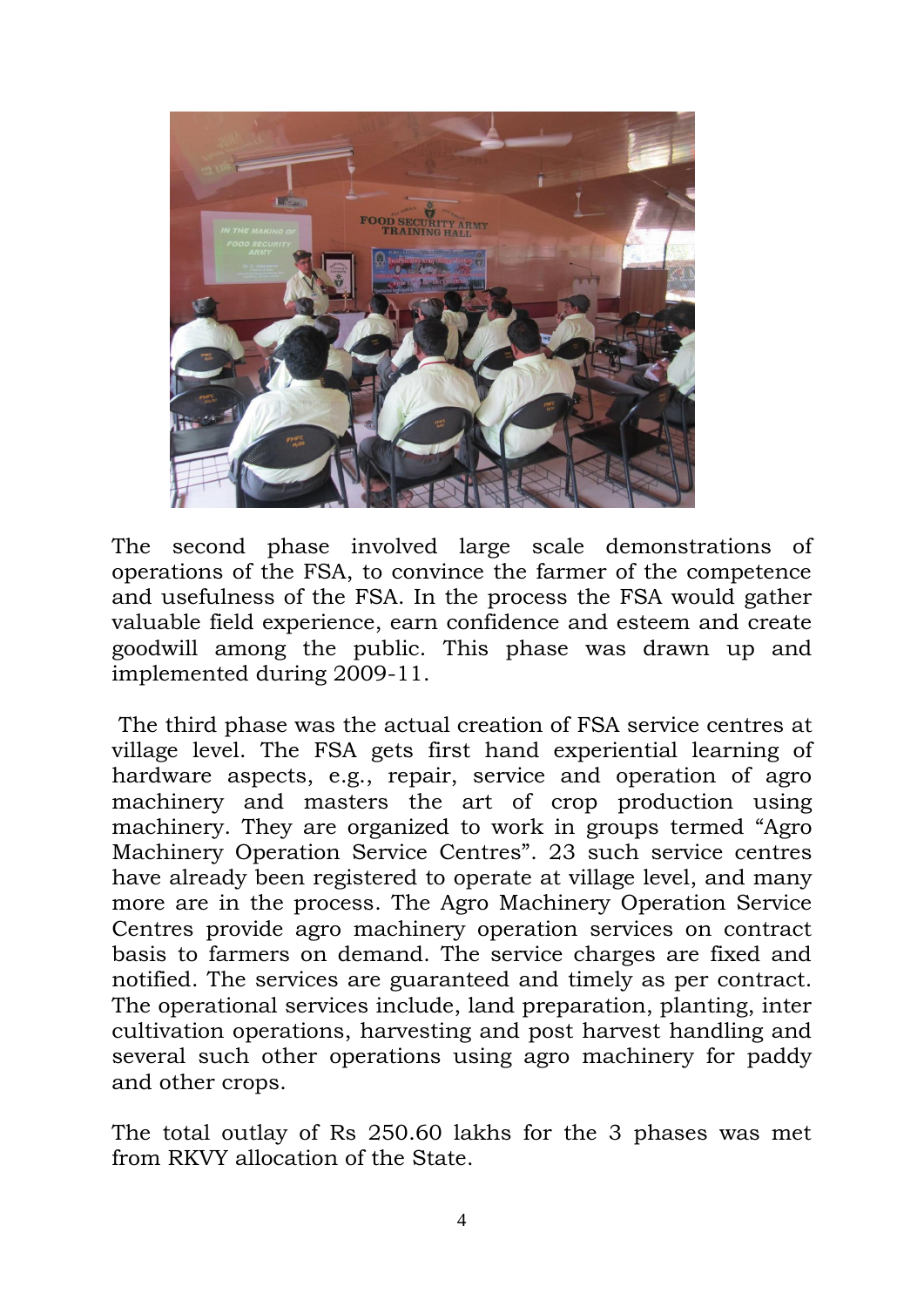

## **Outcome**

Latha Raveendran, Commandant of 'Parappur Regiment' says "Before joining FSA, my daily income was Rs. 80/- per day, that too seasonal. Now it is more than Rs. 700/- per day, I don"t have holidays". She commands a 43-member regiment which collects more than Rs. 50 lakhs annually in service charges. "I have never seen currency worth lakhs before", she says.

Suresh, Commandant of Wadakkanchery Regiment tells, "The entire 4250 acres of paddy in Wadakkanchery is now completely mechanized. Green Army is rendering the service. All the 110 *padasekharams* (groups of paddy farmers) have contracted with us. The business is over Rs. 100 lakhs".

Indira Lawrance from Kodakara Regiment says "Last season the entire work in 10 acres of barren land was contracted for paddy cultivation from Panchayath and the service charge received was Rs. 14,000/- per acre". Indira also provides services of coconut climbing and is a Master Trainer for the FSA